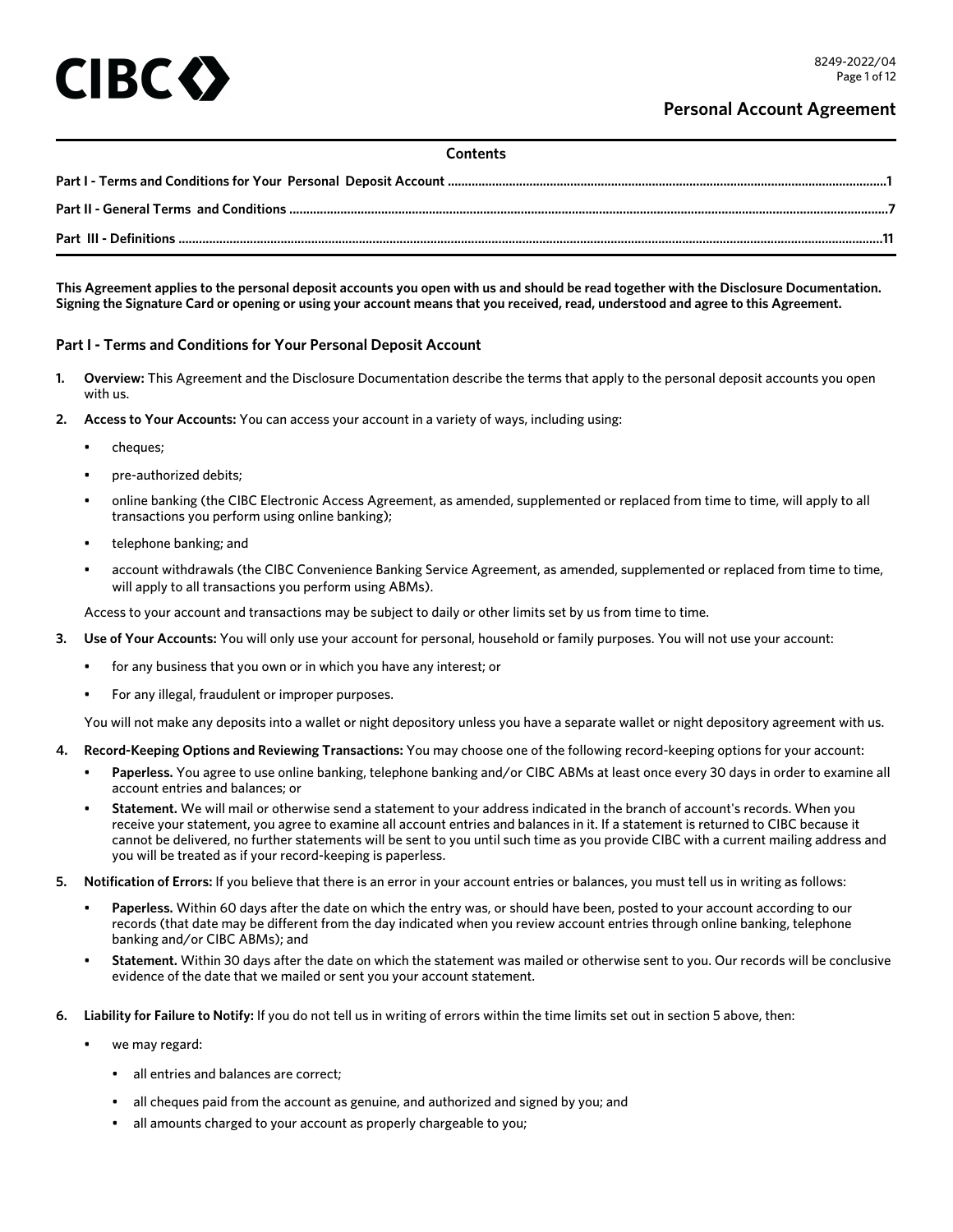- you are not entitled to be credited with any amount that is not shown as posted in the statement, or through online banking, telephone banking and/or CIBC ABMs; and
- you release us from all claims, including claims for negligence, in connection with the account. This release does not apply to claims for gross negligence or willful misconduct or intentional fault by us, in which case our liability will be limited to the lesser of:
	- the amount of the debit or charge to the account; or
	- the direct damages you suffer. We will not be liable for any indirect, special or consequential damages.

These provisions apply even if your statement is delayed or never received for any reason (e.g. because it is lost in the mail or in transmission) or, if you select paperless record-keeping, you do not use online banking, telephone banking and/or CIBC ABMs to review your account entries and balances at least once every 30 days.

We may, without notice to you, reverse or correct any debit or credit transactions which were posted in error to your account at any time.

- **7. Reporting Loss, Theft or Unauthorized Use and Related Liability:** You agree to keep your CIBC bank card and cheques safe at all times and to take reasonable steps to protect them. You must notify us immediately about any:
	- actual or suspected loss, theft or unauthorized use of any cheques; or
	- other circumstance in which one might reasonably conclude that a fraud may occur on your account.

Subject to any other agreement you may have with us, we are not liable for any improper withdrawal from the account or other loss if you have not given us immediate notice as required by this section, or if your estate has not given us immediate notice of your death.

- **8. Liability for forgeries, etc.:** We will not under any circumstances be liable to you for any loss, even if you notified us within the time limits set out in section 5 above, arising from:
	- a forged or unauthorized endorsement on, or any alteration of, a cheque drawn on your account (unless we negotiated the cheque); or
	- a forged or unauthorized signature on a cheque, unless we conclude that you took all reasonable steps to prevent that signature and the resulting loss, and that despite those steps, the loss was unavoidable.
- **9. Instructions:** We may act upon any written instructions or other information relating to your account or dealings that is provided by mail or other delivery method we approve for use by you.

If you send instructions or notice to us through ordinary mail, it must be sent to the branch of account unless we agree otherwise. Instructions or other information received by mail or other delivery method will be considered to be received by us only when it is brought to the attention of the officer at the branch of account to whom it is addressed. Instructions or information not addressed to any particular person will be considered to be addressed to the manager of the branch of account.

**10. Processing of Cheques and Similar Items:** A waiting period or "hold" as disclosed in our hold policy from time to time will be placed on the amount of cheques deposited or transferred to your account before you are able to withdraw the funds. We may, however, permit you to immediately access a portion of the deposited funds. We may change or cancel this privilege at any time and without notice to you.

All cheques deposited to the account are credited subject to final payment by the financial institution on which the cheque is drawn. This means that if a cheque is returned unpaid for any reason, we will charge the amount of the cheque to the account, plus fees. We may attempt to obtain payment for the cheque from the drawer of the cheque or the drawer's bank, but we will not be liable for doing so late or improperly.

Cheques deposited to your account may be returned unpaid, either during or after the expiry of the hold period, or after we release the hold.

We may charge to the account the amount of any cheque drawn on the account, as soon as it is negotiated or deposited at any CIBC branch or agency. We may pay the cheque even if it is not physically delivered to or presented at the address of the CIBC branch shown on the front of the cheque.

You waive presentment, protest and notice of dishonour on every cheque received by us in any way for discount, deposit, collection or acceptance on your account. You will be liable to us for any cheque received for your account as if it was presented, protested and given notice of dishonour in the usual way.

You will continue to be liable for cheques drawn on or deposited to the account which are outstanding and have not been cleared even after the account is closed.

**11. Digital Images or Electronic Representations:** We may use digital images or electronic representations of cheques, or the relevant information from cheques, in the exchange and clearing of payments in Canada and elsewhere, in which case the original paper cheque may be destroyed and not returned to you. We are entitled to act upon a digital image or electronic representation or information for all purposes as if it were the original paper cheque. You acknowledge that CIBC and other financial institutions may reject any cheque that does not comply with all by-laws, regulations, rules and standards of the Canadian Payments Association.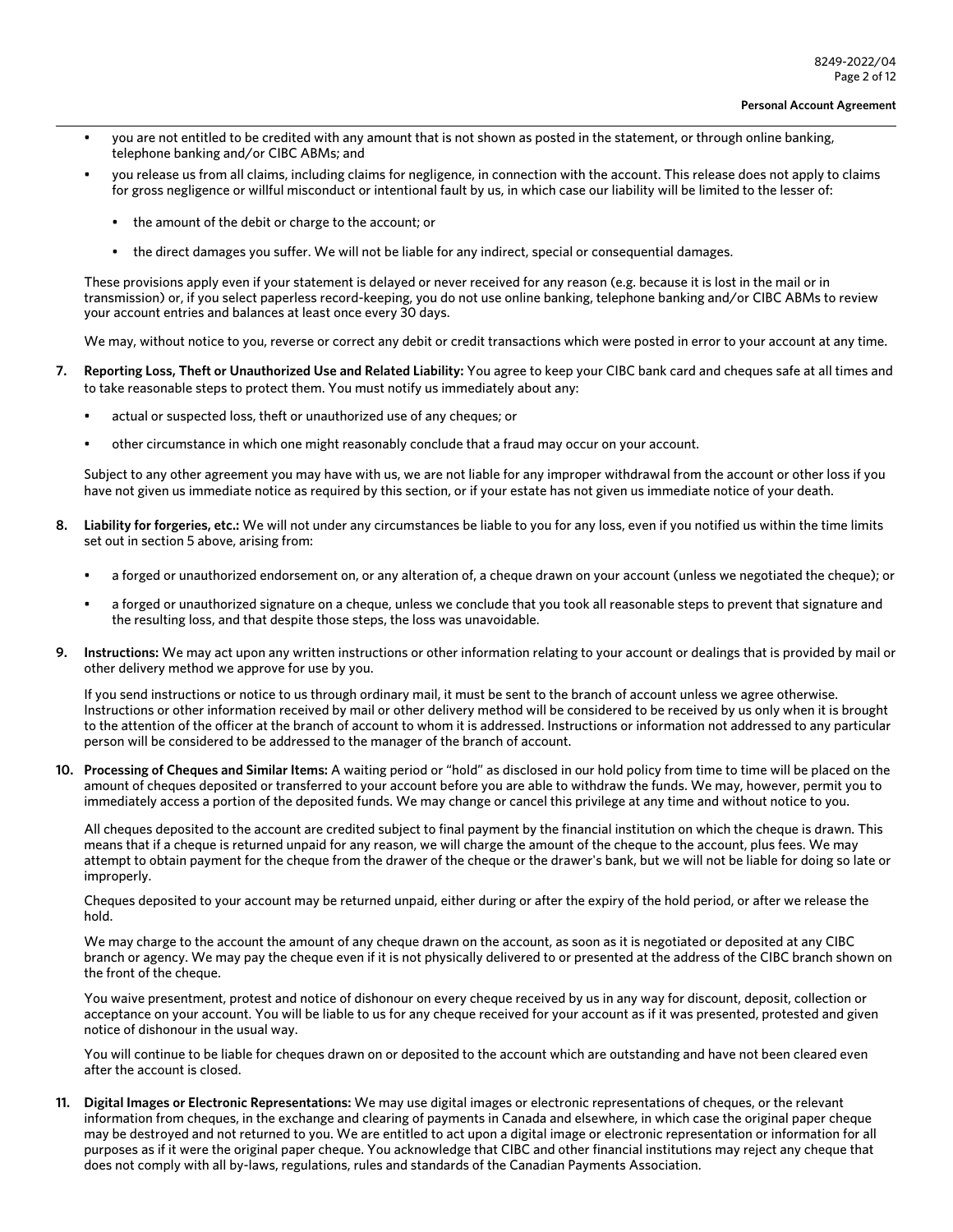- **12. Fees and Charges:** You must pay, and we may charge to your account, any fees and charges and any other amounts you may owe us under this Agreement or under any other agreement you have with us, including:
	- the fees and charges set out in the Disclosure Documentation; and
	- any expenses we incur in responding to any third party legal notice or document.

If you do not make a payment when due, or do not comply with any obligation in this Agreement, we may charge you to recover any costs, including legal costs and expenses (to the fullest extent permitted by law), we reasonably incur for any action we take to collect the amount you owe us or to enforce any obligation and our charges for any cheque that is dishonoured (NSF).

We may change our fees and charges at any time. We will provide you with notice of those changes, as required by law.

**13. Interest Information:** Interest is paid on interest-bearing accounts at rates that vary from time to time. Interest is earned in the currency of the account.

From time to time, we may change interest rates and the method by which interest is calculated. If you have an interest-bearing account, we will advise you of the interest rate(s) and any changes to how interest is calculated by posting the new rate(s) and any interest calculation changes in all of CIBC's branches.

You may not receive interest on an interest-bearing account if your balance falls below a certain level we determine or if the interest rate payable on such account is zero percent.

**14. Overdrafts:** We may allow an overdraft to arise in your account for any reason (including as a result of account withdrawals, paying cheques, charging service fees, or otherwise). If we allow your account to become overdrawn, then you must pay the overdrawn amount immediately plus service fee(s), interest and other amounts as specified in the Disclosure Documentation. Changes to the interest rate or how interest is calculated are effective when notice of the change is posted at CIBC branches or is mailed or sent to you or on any date set out in the notice.

If you do not repay the amounts owing as required, we may, without notice to you, convert your indebtedness to a demand loan. The conversion will take effect immediately. We will determine in our sole discretion the conditions of the loan. You acknowledge that we will, upon conversion of your indebtedness to a loan, report your default to credit bureaus as a fully delinquent loan. We may close your account, direct a third party to collect all indebtedness you owe us and/or assign your indebtedness to a third party for collection.

If you applied and were approved for the CIBC Overdraft Protection Service for your account, this section is subject to the CIBC Overdraft Protection Service Addendum

- **15. Suspending, Freezing, Blocking or Terminating Use of your Account:** We may suspend, freeze, block or terminate your right to use your account, without notice even if you are not in default of this Agreement or we have never done so in the past, if:
	- you are a victim of fraud or identity theft in order to prevent future losses;
	- required by law;
	- if there is a dispute about, or it is uncertain to us, who is entitled to funds in the account;
	- we have reasonable grounds to believe that you did or may commit fraud, used or will use the account for any unlawful purpose, or caused or will cause us a loss;
	- you operate the account in an unsatisfactory manner or contrary to our policies;
	- you violate the terms of any agreement applicable to the account or any related service; or
	- we choose to.
- **16. Joint Accounts:** If more than one of you signs the Signature Card as account holder, then this is a joint account, and the following terms also apply:
	- **Joint and Separate Liability.** Each of you is individually liable, and all of you are jointly liable (or in Quebec, solidarily liable), to pay us any amounts that any of you may owe in respect of the account and the Agreement.
	- **Notices/Statements.** We need not send account notices or statements to all of you. Notices and statements will be effective and binding on all of you when they are provided to any one of you at the branch of account, or by electronic means (which may include posting a notice on online banking), or when they are sent to any one of you at his/her latest address in the branch of account's records. Any one of you may consent to receiving notices and statements by electronic means and such consent is binding on all of you.
	- **Communications/Instructions.** We may communicate with any one of you about joint account matters. If you indicated on the Signature Card, or otherwise in writing, that any one of you can deal with us, then any one of you may instruct us regarding the operation of the joint account including transferring the joint account from the branch of account to another CIBC branch, changing the joint account address in the branch of account's records, or closing the joint account. All joint accountholders must consent to any changes in ownership of the account.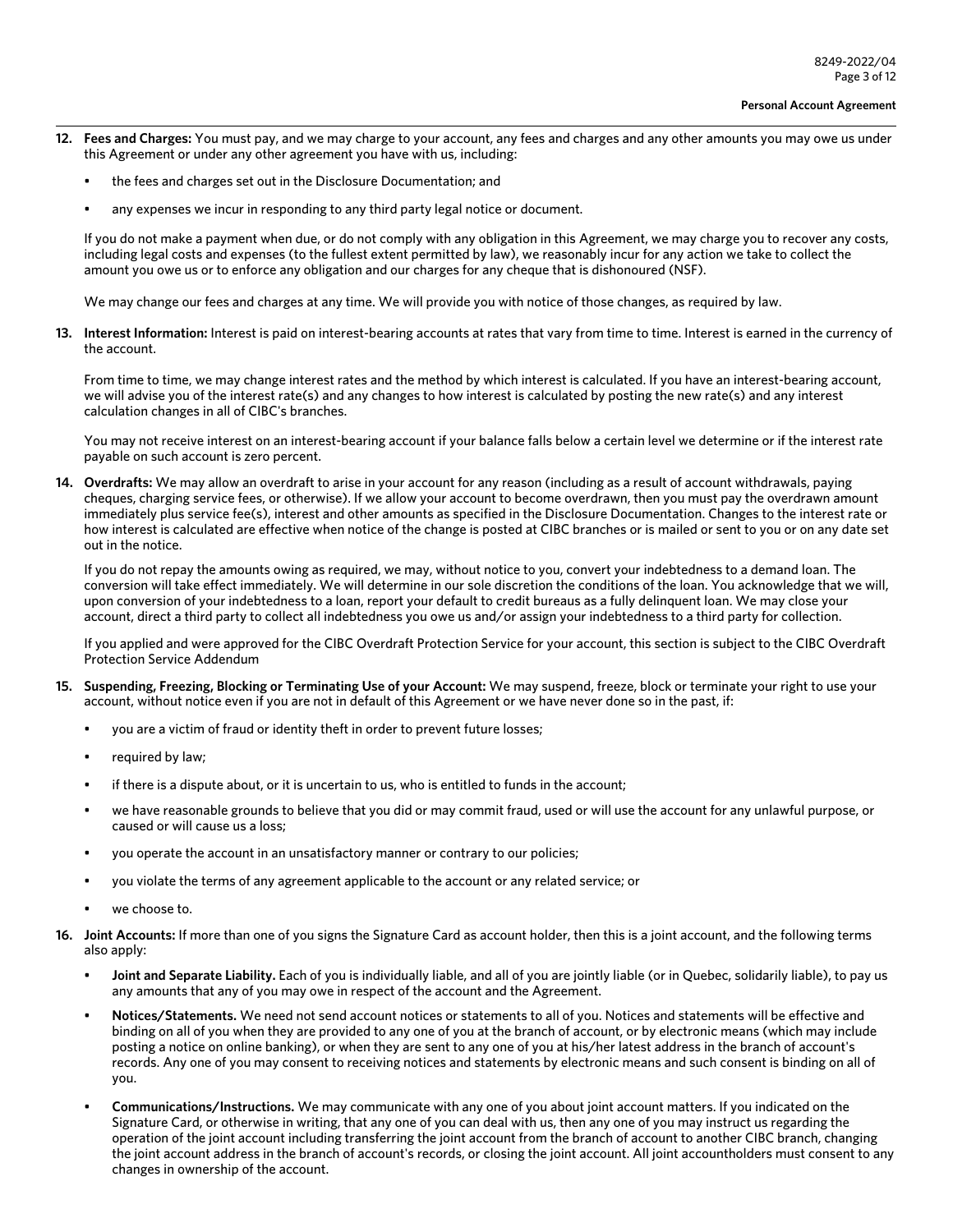- **Sharing Information.** Each of you may be provided account information including transactions and account related information of the other joint accountholder(s). This includes information about the account prior to it becoming a joint account.
- **Debits.** If you indicated on the Signature Card, or otherwise in writing, that debits can be made by one of you, then we will debit the account for any cheque, receipt or other voucher which is signed by any one of you and any one of you may debit the account by any other means which we may permit from time to time (including electronically, orally, or by telephone). Each of you is responsible for any unauthorized debit which may occur by any of these means, to the extent provided in any agreement governing that method of debit.
- **Deposits.** We may deposit to the joint account all cheques which are payable to, or for the credit or account of, any one or more of you, even if they are not endorsed by any of you.
- **Joint Tenancy** (not applicable if any one of you is resident in Quebec at the time of his/her death). All money which is now or may later be credited to the account (including all interest) is the joint property of all of you with the "right of survivorship". That means that if one of you dies, all money in the joint account automatically becomes the property of the surviving accountholder(s). To make this legally effective, all of you assign such money to the other (or to the others jointly if there are more than two of you). After your death, we will only have obligations to the surviving accountholder(s), and anyone else making a claim against the joint account after your death must deal with the surviving accountholder(s).

On the death of any accountholder, and upon notification with proof of death, we will remove the deceased accountholder's name from the account. The surviving accountholders undertake to ensure that any EFT payment that is credited to the account and to which the surviving accountholders are not entitled, or that is intended to be credited to the benefit of the deceased accountholder, is, as applicable:

- a) returned to the payer or we are notified immediately to have the EFT payment returned; or
- b) delivered to the estate of the deceased accountholder.

The surviving accountholders agree to be liable and indemnify us for all claims against us in connection with EFT payments to the deceased accountholder, preauthorized debits or other debits in the deceased accountholder's name, or cheques written by the deceased accountholder prior to their death.

We will not recognize any arrangement that requires us to pay the money in the account on death of an accountholder to anyone other than a surviving accountholder. We are not required to act in accordance with any trust intended or granted by you with respect to the account or any monies in it, even if we are aware of such trust, and this binds your estate and any beneficiary of such trust.

- **Legal Representative.** All of you consent that the legal representative of a joint accountholder has the same right of access to the joint account as the joint accountholder. We may rely on a legal representative who is acting for any one of you.
- **17. Youth Account with a Signing Authority:** If the accountholder is a youth and the parent or custodial guardian or, in Quebec, tutor of the youth has signing authority on the account, the account is referred to as a youth account with signing authority. The following additional terms apply to the youth account:
	- **Nature of the Account.** The youth account is held in the name of the youth alone. The person with signing authority on the account (the "signing authority") must provide us with appropriate proof of ID and, if a custodial guardian or court-appointed tutor, original or certified copy of the appropriate legal documentation proving the guardianship or tutorship, in accordance with legal requirements in your jurisdiction.The signing authority acknowledges that funds in the account belong to the youth accountholder and agrees to exercise their signing authority in accordance with the terms of this Agreement. The youth may access the account and other services by any channel permitted by CIBC from time to time including banking centres, ATMs, CIBC bank card, Telephone Banking and Online Banking. The youth may conduct any transactions including cheques, withdrawals, transfers, pre-authorized payments, bill payments, and debit purchases. CIBC may require that the youth consent to this Agreement and, if such consent is requested by CIBC and not provided by the youth, we may suspend, freeze, block or terminate your right to use the account.
	- **Removal of the Signing Authority.** The youth may, upon reaching the age of thirteen, request removal of the signing authority from the account without consent of the signing authority on the account. Upon the youth reaching the age of thirteen, meeting all our requirements for signing authority, including providing adequate proof of ID of the youth, and requesting removal of the signing authority, the signing authority's authority to sign on the account will automatically terminate without notice and we may pay any funds in the account to the youth without the signing authority's consent.
	- **Payment Into Court.** If there is a dispute about, or it is uncertain to us who has legal authority over the property of the youth, we are entitled to either apply to the courts for directions or pay all or part of the proceeds of the account into court or to the applicable government official. This includes if there are multiple signing authorities who cannot agree and from whom we cannot obtain joint instructions as necessary. We may recover any legal or other costs we incur in this regard from the account or from the signing authority as an expense referred to in the indemnity provision below.
	- **Indemnity.** The signing authority agrees to reimburse us for any losses, costs, and expenses which we may incur (including our legal fees), and will hold us harmless from and defend us against any lawsuits or other claims and demands which may be made against us in connection with the account, including, but not limited to, third party demands against funds in the account, any claims based on trust by any person, any claims based on any person acting as legal or de facto guardian or administrator of property of another, the operation of the account by the signing authority, the youth's use or misuse of the account or other services, or, if the signing authority has requested that a CIBC bank card be issued to the youth, use or misuse of the CIBC bank card by the youth while the youth is under the age of thirteen. For example (but not to limit the signing authority's obligations under this indemnity), the signing authority will indemnify us and hold us harmless if the youth:
		- does not comply with the CIBC bank card agreement, as amended or replaced from time to time;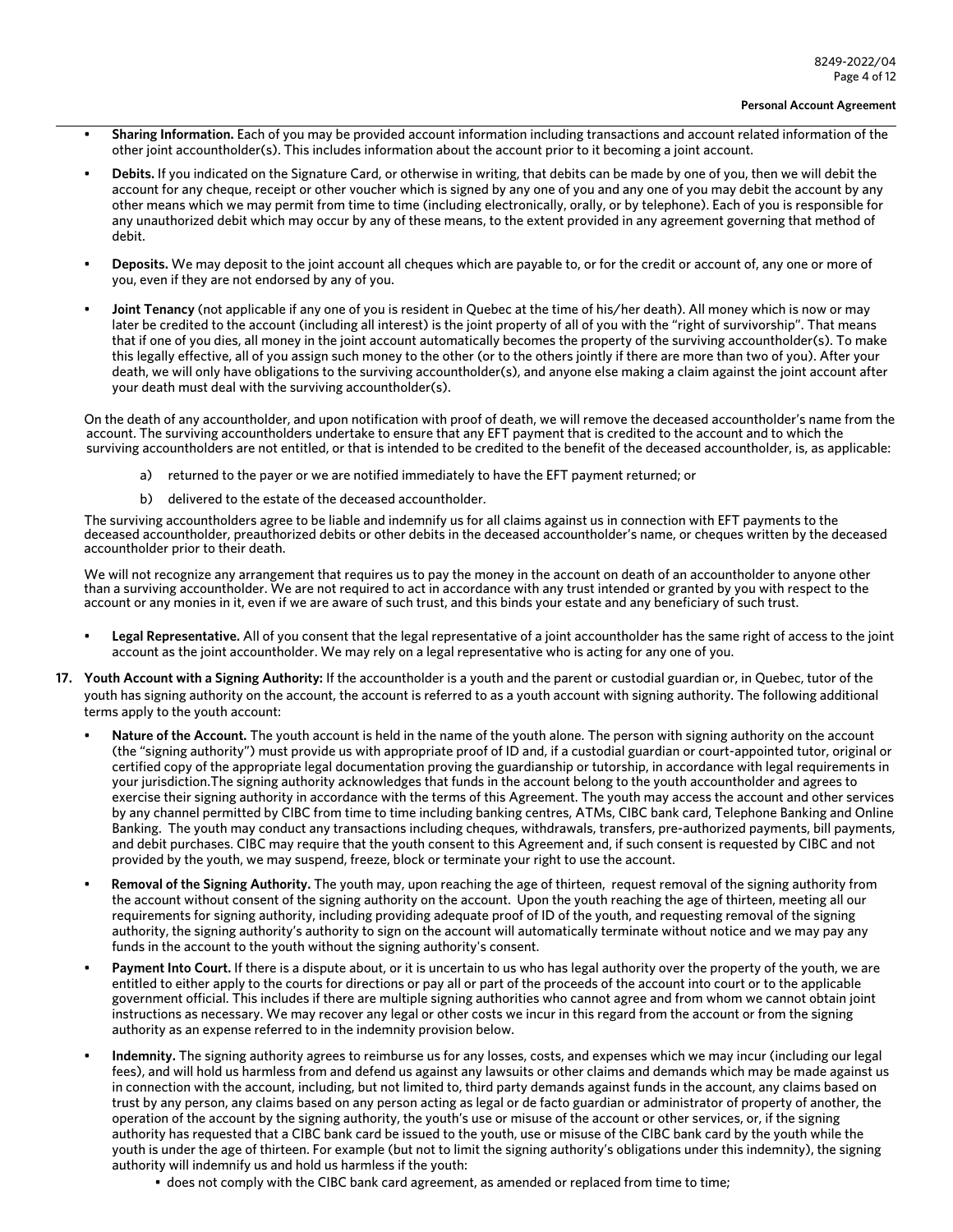- denies liabilities incurred by him/her;
- does not keep any secret code/PIN absolutely confidential, other than sharing with the signing authority;
- loses the CIBC bank card and neither the youth or the signing authority advise us;
- makes an improper or careless transaction (including cheques, debit purchases, withdrawals, and transfers)
- makes worthless or altered deposits;
- causes the account to become overdrawn; and
- allows a third party to access or use the account.

The signing authority authorizes us to set off any or all amounts they may owe us from time to time under this indemnity against any deposits they may have with us or any affiliate of ours no matter how long the amount has been owed to us. The signing authority will be released automatically from this indemnity if and when the youth reaches the age of majority in the province in which the youth lives and agrees to be bound by the applicable agreements governing the use of the account, channels and other services. The signing authority will not be released from this indemnity for any other reason, including if: agreements, channels and/or other services change from time to time; we and the youth make any arrangement between us with respect to the youth's liabilities; or we choose to waive any right we have against the youth or the signing authority. This indemnity survives the termination of the account.

- **Legal and Tax Advice.** We have not provided tax or legal advice regarding the account to either the youth or the signing authority and recommend professional legal and tax advice about establishing and operating the account with a signing authority be obtained.
- **Incapacity or Death of Signing Authority.** The signing authority cannot appoint a delegate or agent to operate the account under a power of attorney or otherwise. If there are multiple signing authorities, as provided below, and one of them dies or becomes unable to act, as determined by us based on information provided to our satisfaction, the remaining signing authority can continue to act alone. If the sole or remaining signing authority dies or becomes unable to act, as determined by us based on information provided to our satisfaction, we may permit a parent, custodial guardian or court-appointed tutor of the youth who was not the signing authority (the "successor signing authority"), to have signing authority over the account and to close the account and open another account for the youth with the successor signing authority as the signing authority. We may require proof satisfactory to us (which may include court documentation) of the status or capacity of the signing authority and the successor signing authority. If there is no successor signing authority and the youth is under the age of majority, we will close the account and pay the funds in the account to the youth or into court or to the applicable government official, as we in our discretion determine.
- **Multiple Signing Authorities.** There can be a maximum of two signing authorities, who are both the parents, custodial guardians or tutors of the youth. If more than one of you signs the Signature Card as signing authority, then the following terms also apply:
	- **Reference to Signing Authority.** Any reference to signing authority means both signing authorities.
	- **Joint and Separate Liability**. Each of you is individually liable, and all of you are jointly liable (or in Quebec, solidarily liable),under the "Indemnity" section above and to pay us any amounts that any of you may owe in respect of the account and the Agreement.
	- **Notices/Statements.** We need not send account notices or statements to all of you. Notices and statements will be effective and binding on all of you when they are provided to any one of you at the branch of account, or by electronic means (which may include posting a notice on online banking), or when they are sent to any one of you at his/her latest address in the branch of account's records. Any one of you may consent to receiving notices and statements by electronic means and such consent is binding on all of you.
	- **Instructions and Communications.** If you indicated on the Personal Deposit Account and CIBC Overdraft Protection Service Application, or otherwise in writing , that any one of you can deal with us, then any one of you can deal with us and any one of you may instruct us regarding the operation of the youth account including transferring the youth account from the branch of account to another CIBC branch, changing the youth account address in the branch of account's records, or closing the youth account. We may communicate with any one of you about youth account matters.
	- **Sharing Information.** Each of you may be provided account information including transactions and account related information of the other signing authority.
	- **Debits.** We will debit the account for any cheque, receipt or other voucher which is signed by any one of you and any one of you may debit the account by any other means which we may permit from time to time (including electronically, orally, or by telephone). Each of you is responsible for any unauthorized debit which may occur by any of these means, to the extent provided in any agreement governing that method of debit.
- **Death of Youth.** If the youth dies, the account will be dealt with as part of the youth's estate.
- **18. Joint Account with Youth (accounts no longer available to be opened)**: If one joint accountholder is a youth the following additional terms apply to the joint account:
	- **Payment Into Court.** If there is a dispute about, or it is uncertain to us who has legal authority over the property of the youth, we are entitled to either apply to the courts for directions or pay all or part of the proceeds of the account into court or to the applicable government official. We may recover any legal or other costs it incurs in this regard from the account or from any accountholder as an expense referred to in the indemnity provision below.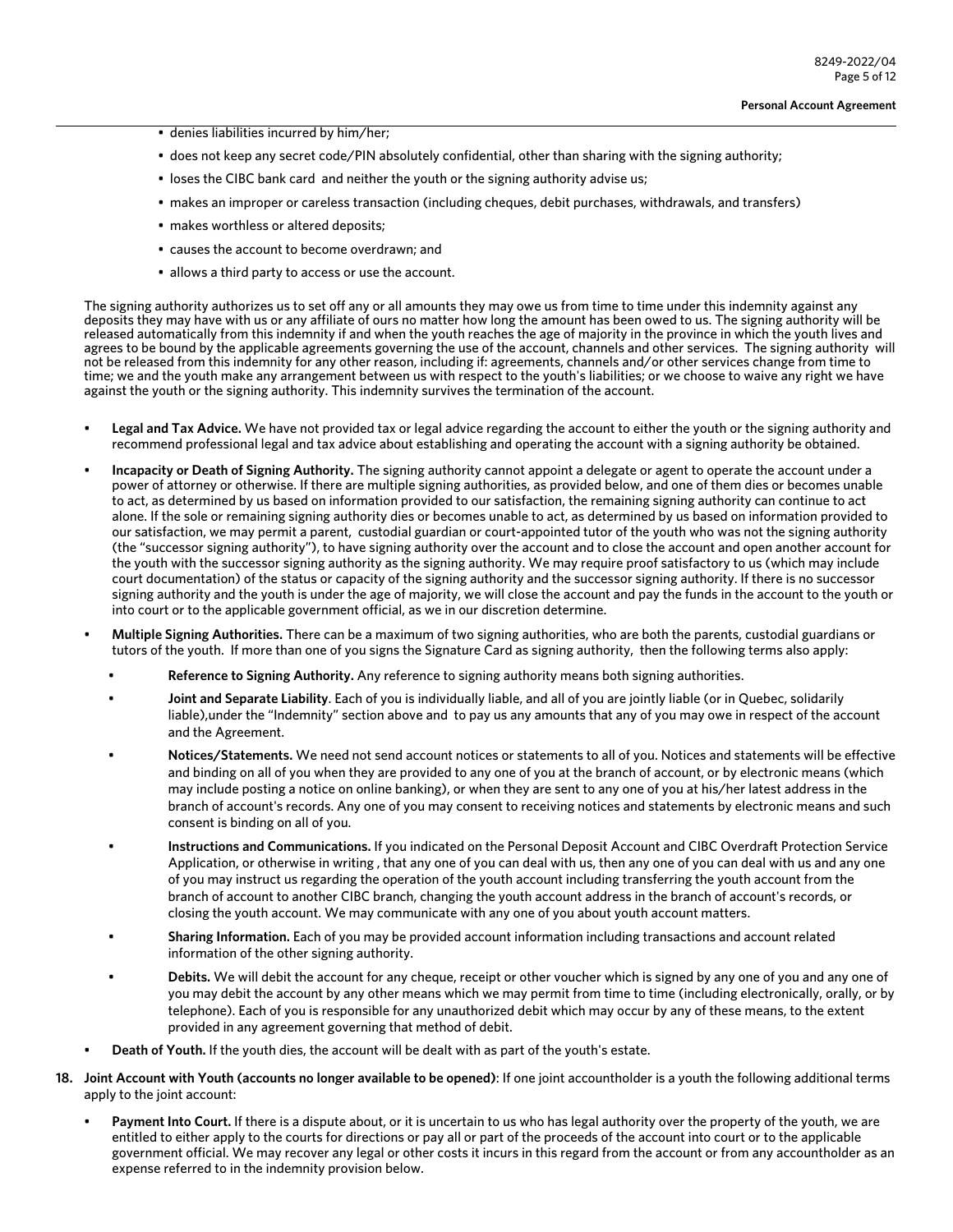- **• Indemnity.** The joint accountholder who is not a youth agrees to reimburse us for any losses, costs, and expenses which we may incur (including our legal fees), and will hold us harmless from and defend us against any lawsuits or other claims and demands which may be made against us in connection with the account, including, but not limited to, third party demands against funds in the account, any claims based on trust by any person or any claims based on any person acting as legal or de facto guardian or administrator of property of another or the operation of the account by an accountholder. This indemnity survives the termination of the account.
- **Legal and Tax Advice.** We have not provided tax or legal advice regarding the joint account with a youth and recommended you seek professional legal and tax advice about establishing and operating the joint account with a youth.
- **19. In Trust for Youth Accounts (accounts no longer available to be opened):** The following additional terms apply only to in trust for youth accounts:
	- Nature of the Account. The account is held as a bare trust by the youth trustee for the youth. The youth trustee acknowledges that funds in the account do not belong personally to the youth trustee. All tax slips will be issued using the social insurance number of the youth provided. The youth may request signing authority upon reaching the age of majority in the province in which he/she lives without consent of the youth trustee. Upon the youth reaching the applicable age of majority and meeting all our requirements for signing authority, the signing authority of the youth trustee will automatically terminate without notice and we may pay any funds in the account to the youth without the youth trustee's consent.
	- **Incapacity/Death of Youth Trustee.** The youth trustee cannot appoint a delegate or agent to operate the account under a power of attorney or otherwise. If the youth trustee dies or becomes unwilling or unable to act, we may permit a parent or custodial guardian of the youth who was not the youth trustee (the "successor youth trustee"), to have signing authority over the account and to close the account and open another in trust for youth account for the youth with the successor youth trustee as the youth trustee. We may require proof satisfactory to it (which may include court documentation) of the status or capacity of the youth trustee and the successor youth trustee.
	- **Death of Youth**. If the youth dies, the account will be dealt with as part of the youth's estate.
	- **Payment Into Court.** If there is a dispute about, or we are uncertain who has legal authority over the property of the youth or the status or capacity of the youth trustee or a successor trustee, we are entitled to either apply to the courts for directions or pay all or part of the proceeds of the account into court or to the applicable government official. We may recover any legal or other costs we incur in this regard from the account or from the youth trustee as an expense referred to in the indemnity provision below.
	- **• Indemnity by Youth Trustee.** The youth trustee agrees to reimburse us for any losses, costs, and expenses which we may incur (including our legal fees), and will hold us harmless from and defend us against any lawsuits or other claims and demands which may be made against us in connection with the account, including, but not limited to, third party demands against funds in the account, the youth trustee's failure to properly carry out his/her duties as a bare trustee and the operation of the account by the youth trustee. The youth trustee authorizes us to set-off any or all amounts he/she may owe us from time to time under this indemnity against any deposits he/she may have with us or any affiliate of ours no matter how long the amount has been owed to us. This indemnity survives the termination of the account.
	- **Legal and Tax Advice.** We have not provided tax or legal advice to the youth trustee or the youth regarding the account and recommended the youth trustee seek professional legal and tax advice about establishing and operating the in trust for youth account.
- **20. Foreign Currency Transactions:** We may permit transactions in a currency different from that of your account. The foreign currency will be converted to the currency of your account at the exchange rate and on a date determined by us. This date may be different from the date you performed the transaction. We may earn money on the difference between the bid and ask prices of the cost of the currency, which is in addition to any fee you pay us on the foreign currency transaction or any fees you pay us for your account.

Foreign currency cheques deposited to your account and returned to us unpaid for any reason will be converted to the currency of the account based on a foreign currency exchange sell rate determined by us on a date determined by us and the converted amount will be charged back to your account. We are not responsible for any losses you suffer due to changes in foreign currency exchange rates or the unavailability of funds due to foreign currency restrictions.

Any claims we may have against you, and any service or other charges related to your account, can be deducted from your account in the same currency as your account.

- **21. Dealing with Other Branches:** You may be restricted in the type of transactions that you can do at a CIBC branch other than the branch of the account. We may charge to the account the amount of any cheque drawn on the account as soon as it is negotiated or deposited at any CIBC branch or agency. We may pay the cheque even if it is not physically presented at the address of the CIBC branch shown on the front of the cheque.
- **22. Existing CIBC Investor's Rate Accounts**: If you have a CIBC Investor's Rate Account®, the account principal and interest are owed by CIBC Trust Corporation to you and are guaranteed by CIBC. CIBC is CIBC Trust Corporation's agent for administering the account.
- **23. Dormant Accounts:** Accounts become dormant if there have been no deposits, withdrawals or cheques written on the account for the time period set out in the Disclosure Documentation available in any CIBC Banking Centre or online at **[www.cibc.com.](www.cibc.com)** If your account becomes dormant, and your record-keeping is by monthly statement, your record-keeping will be automatically changed to quarterly statements.

Statements will not be sent to you if there are no entries posted to the account for transactions, interest or charges since either the date your account was opened or the date of the last statement sent to you.

You may request a change to your record-keeping by contacting us.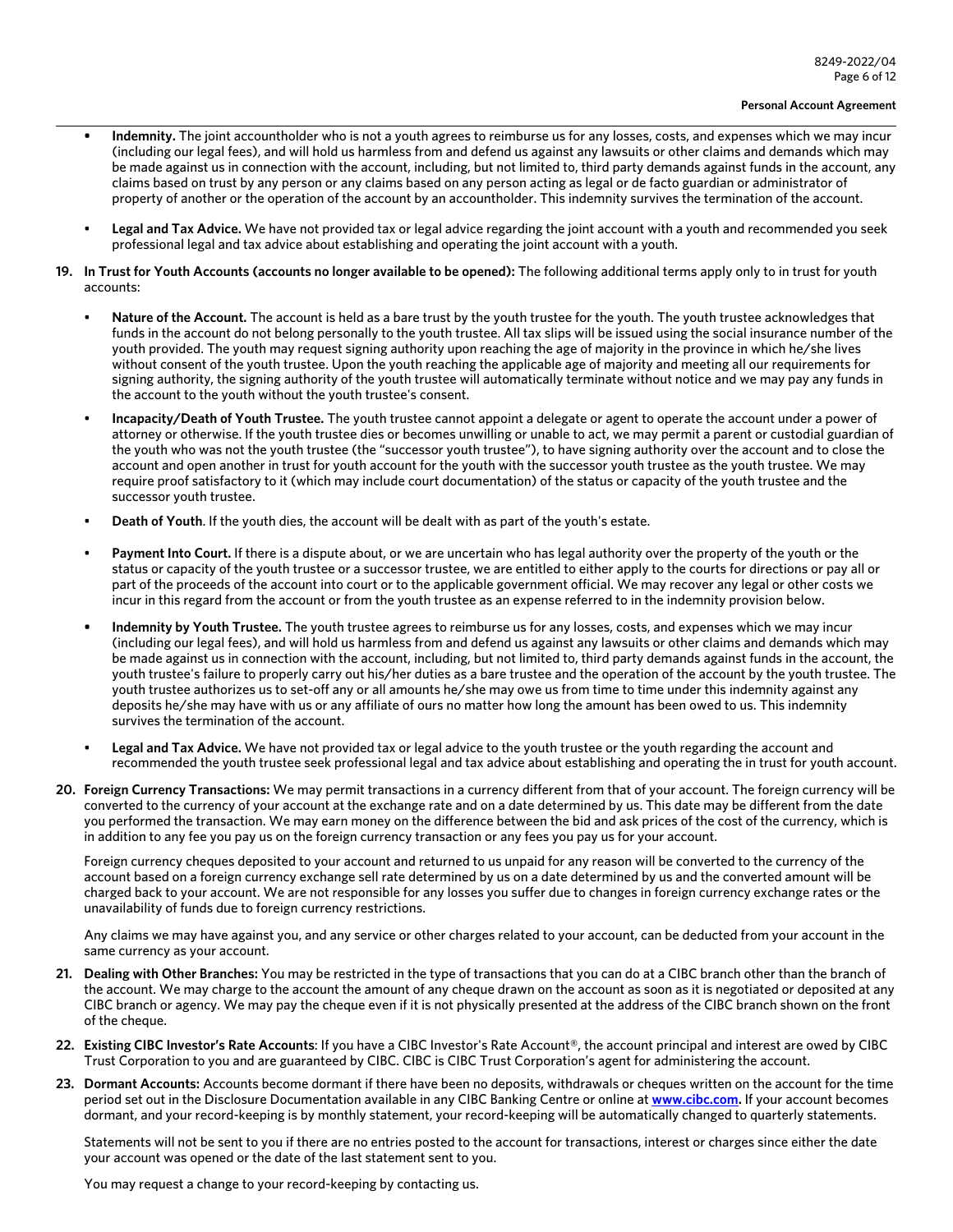We may close dormant accounts that have a nil balance.

# **24. Additional Terms for Loyalty Programs:**

- **Services and Benefits.** We may make special services or benefits available to you including insurance coverage, loyalty programs and memberships. Some of these services and benefits may be features of your account while others must be enrolled in or purchased separately by you. Account services and benefits are subject to additional terms and conditions which may change from time to time and these account services and benefits may be cancelled without notice to you. Certain services and benefits may be supplied by third parties; we are not liable for any services or benefits not directly supplied by us. You must deal directly with the provider of services or benefits if there is a dispute.
- **Loyalty Programs.** If your account allows you to earn loyalty rewards from a loyalty program operated by a loyalty program provider; you acknowledge the following:
	- if you already have a loyalty program account with the loyalty program provider, it is your responsibility to provide us with the correct loyalty program account number, or if the number provided does not match any existing account, the loyalty program provider will open a loyalty program account in your name, (or if your account is joint, in the name of one of you selected by the loyalty program provider in its sole discretion);
	- enrolment is not automatic if you have another CIBC product on which loyalty rewards may be earned;
	- loyalty rewards will only be awarded to the loyalty program account designed by or opened for you;
	- for joint accounts, loyalty rewards are credited only to one of you;
	- the loyalty program provider is not:
		- i) our agent and we are not responsible for the loyalty program or its administration, including the ability or inability to redeem loyalty rewards; and
		- ii) not responsible for your account or its administration;
	- the arrangement we have with any third party loyalty program provider or the rules of the loyalty program may be changed or terminated without notice at any time; and
	- the eligibility requirements to earn loyalty rewards on your account may be changed without notice at any time.
- **Adjustment of Loyalty Rewards.** Loyalty rewards may not be awarded if your account is not open and in good standing. We are entitled to remove or direct the removal of loyalty rewards from your loyalty program account at any time and without notice which you did not earn or were awarded in error. Loyalty rewards have no cash value and will be adjusted for any purchase refunds and reversals.
- **New Accounts.** If your account is changed to another type of account, your ability to earn loyalty rewards will be subject to the terms and conditions of the loyalty program associated with that new type of account.
- **Sharing of Personal Information.** You agree that we may share personal information with loyalty program providers in order for them to open loyalty program accounts, award loyalty rewards and administer loyalty programs. For more information on how we may collect, use or share your personal information, see section 36 below.
- **25. Assumptions and Transfers:** You cannot transfer your account, or any other products you obtain under this Agreement, and no other person can assume them.

## **Part II - General Terms and Conditions**

**26. Estates:** Upon your death, we will deal with your estate representative.

If more that one of you signed the Signature Card and any one of you dies:

- the survivor(s) must immediately notify us in writing and we may take such steps or require such documentation (including a certified copy of the death certificate, a letter or direction, and notarized copy of the letters probate or other court documentation) or restrict transactions as we deem prudent or advisable;
- we may execute transactions and deal with this Agreement and the account as though the death had not occurred until we have received written notice of the death;
- the deceased's estate will remain liable, jointly and severally (in Quebec, solidarily) with the surviving accountholders, for any debit balance or other liabilities in connection with this Agreement; and
- on request of his or her estate representative, we will provide the estate representative with any documents and information relating to this Agreement that the deceased was entitled to while alive, up to and including the date of death (including forms, correspondence, transactions, statements, and balances).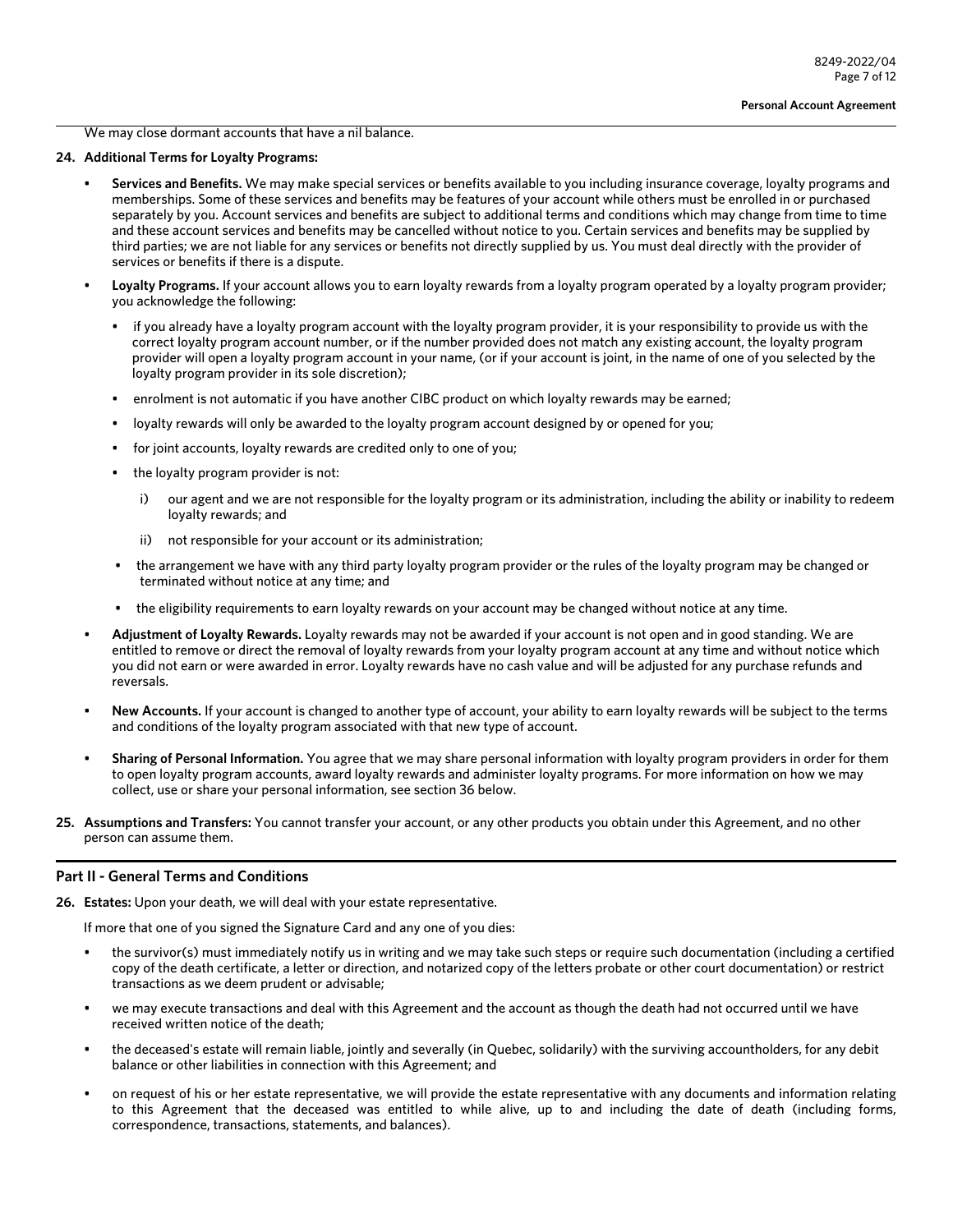**27. Power of Attorney or Other Legal Representative During Your Lifetime:** You may appoint someone else to deal with this Agreement and the account if you have a duly executed power of attorney, in a form acceptable to us. We may require proof or validation, satisfactory to us (including court documents), of their authority, including to do any transaction, and we may refuse to deal with them. You release us from any claim or liability when acting upon their instructions.

If anyone is appointed as legal representative of your property (either by statue or by court order), we may require proof or validation, satisfactory to us (including court documents), of such their authority, including to do any transaction.

We do not need to inform any other accountholder of any appointment of an attorney or other legal representative or actions by them.

- **28. Payment into Court:** If there is a dispute or uncertainty about who is entitled to the proceeds of the account or to instruct on the account due to your alleged or actual incapacity or any marriage/common-law partnership breakdown, or who is legally entitled to apply for and accept payment on your death, we are entitled to either apply to the court for directions or pay any or all of the account proceeds into court and be fully discharged. In either case, we can recover any legal and other costs we incur in this regard from the account.
- **29. Set-Off by CIBC:** If you owe any obligation to us, we may, without notice to you, set the obligation off against, or compensate the obligation from, any amount we owe you under this Agreement, no matter how long either amount has been owed. We can do this even if we have not made any demand and even if the amount is not due and payable. We can also do this even if your account is a joint account or if other third parties have made demands to you.

If we receive notice of your bankruptcy, insolvency or similar arrangement, we may immediately exercise this right of set-off or compensation.

This right is in addition to any rights we may have at law or in equity to set-off or to compensation.

You waive any right of set-off or deduction you may have. You must make all payments owing under this Agreement without cancelling, reducing, offsetting, compensating, abatement, counterclaiming or deducting, or holding back any amounts.

**30. Third Party Demands:** We will comply with any lawful third party demands that we receive. We may, but do not have to, notify you that we have received a legal notice or document before we comply with it. If we incur any expenses when responding to a third party demand or legal notice relating to your account we may charge them to your account. We may be required by law to restrict your account.

Any legal notice or document issued by a third party will be effectively served if served on us at a CIBC branch. We may accept service at any other location that we may designate from time to time.

We may serve you with any legal notice or document by mailing it to you by ordinary mail, or in accordance with any other method permitted by applicable law or this Agreement.

Any payment we make to a third party claimant in good faith is a discharge of our obligations to the extent of the amount paid.

- **31. Indemnity:** You, your heirs, and your estate representatives indemnify and save harmless us and each of our directors, officers, custodians, agents, and employees from and against all liabilities of any nature whatsoever (including all expenses reasonably incurred in the defense thereof) that may at any time be incurred by any of us, or be brought against us by any person, regulatory authority, or government authority, and that may in any way arise out of or be connected in any way with this Agreement. If we are entitled to and make any claim under this indemnity, we may pay the claim from your account. If there are not sufficient funds in your account, you agree to personally pay the amount of the claim and we may apply monies held for you in any other account with us or any affiliate, including joint accounts, other than a registered retirement savings plan or registered retirement income fund, to eliminate or reduce such claim.
- **32. Limitation of CIBC's Liability:** You understand and agree that, except as otherwise provided for in this Agreement, we will be liable to you only for direct damages resulting from our gross negligence, fraud or willful misconduct arising directly from our performance of our obligations under this Agreement. We will not be liable to you for any other direct damages.

We will not under any circumstances be liable to you for any other damages, including indirect, incidental, special, general, punitive or consequential damages, loss of profits, loss of revenue, loss of business opportunities, inconvenience, or any other foreseeable or unforeseeable loss resulting directly or indirectly out of this Agreement or the services provided to you, even if we were advised of the possibility of damages or were negligent. These limitations apply to any act or omission of CIBC, its affiliates, agents or suppliers, whether or not the act or omission would otherwise give rise to a cause of action in contract, tort, statue or any other doctrine of law. Gross negligence in this section means conduct (whether through action or inaction, or through words or silence) which is (i) a marked and flagrant departure from the conduct ordinarily expected of a reasonable and prudent person in the position of CIBC, or (ii) so wanton and reckless as to constitute an utter disregard for harmful, foreseeable and avoidable consequences.

## **33. Changing your Address, Residency or Tax Residency/United States Person Status:**

- You must immediately notify us of any change to:
	- Your address.
		- i) If you do not, your last known address will be your current address for any purpose under this Agreement. If we are unable to deliver any communication or any communication is returned, we may stop attempting to communicate with you until we receive accurate contact information.
	- Your residency.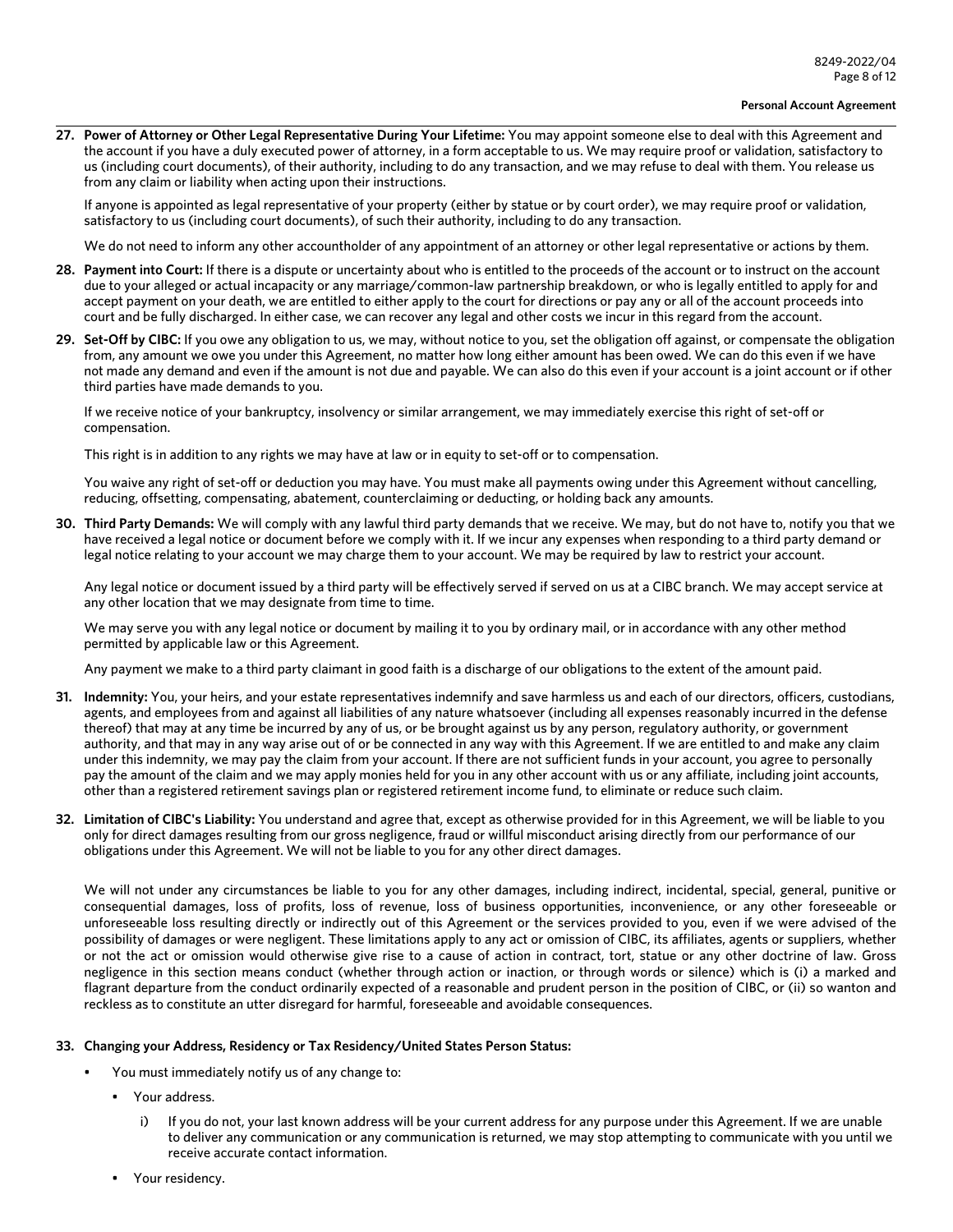- i) If you do not, your last known address will be your current address for any purpose under this Agreement. If we are unable to deliver any communication or any communication is returned, we may stop attempting to communicate with you until we receive accurate contact information.
- You must provide us with updated information within 30 days of any change to:
	- Your tax residency information and United States person status.
		- As required by Canadian law, you declare that the tax residency information and United States person status you provided to us (including any tax identification number) are, to the best of your knowledge and belief, correct and complete. Failure to provide satisfactory self-certification of tax residency or United States person status may result in your account information being reported to the relevant tax authority and you may be subject to a penalty under the *Income Tax Act* (Canada).
- **34. Communicating with You:** We will notify you of changes to the terms of this Agreement by any method allowed by applicable law including (method may depend on the type of change being made):
	- placing a notice on your statement;
	- sending you a notice (written or electronic);
	- posting a notice in CIBC branches;
	- displaying a notice at or near our ABMs; or
	- posting notice on our web site.

We will send any written notice to the most recent mailing address shown in our records and consider that you have received the communication as follows:

| <b>Mode of Delivery</b>          | <b>Deemed Delivery Date</b>                                                                                |
|----------------------------------|------------------------------------------------------------------------------------------------------------|
| Ordinary First Class Mail        | Five business days after post-mark                                                                         |
| Delivered by Hand                | When delivered                                                                                             |
| <b>Electronic Communications</b> | Once the electronic communication enters the information system<br>designated by you for receiving notices |

If mail service is disrupted, we will tell you where to pick up your statement. Your statement will be considered to be delivered to you on the day it is available for you to pick up, whether or not you do so.

When we give notice (including statements) or communicate with one of you, we consider that we are giving notice and communicating with all of you. All communications, notices (including statements) and disclosures will be effective and binding on all of you when they are provided to one of you.

- **35. Communicating with You Electronically:** If your consent is required by applicable law and you provide us with your consent, we may, at our option, provide any information, communication or disclosure relating to this Agreement to you electronically, including over the internet, through online or mobile banking or to an e-mail address you provide us for this purpose. For legal purposes, documents sent to you electronically will be considered to be "in writing" and to have been signed and/or delivered by us. We may rely upon and treat as duly authorized and binding on you any electronically authenticated document that we receive from you or which appears to have been sent by you. If you wish to communicate with us by electronic means, you may be required to comply with certain security protocols established by us from time to time and take all reasonable steps to prevent unauthorized access to any other documents exchanged between us electronically.
- **36. Changing this Agreement:** We may propose to change, either permanently or temporarily, any term of this Agreement (including fees, charges or other amounts required to be paid by you under this Agreement) or replace this Agreement with another agreement, at any time. We will give you written notice of a proposed change and any other information required by law, at least 30 days before the change is stated to come into effect in the notice in accordance with the "Communicating with You" section of this Agreement. You may refuse the change by terminating this Agreement and closing your account without cost, penalty or cancellation indemnity by notifying us within 30 days of the effective date of the change. You can obtain a copy of the current Agreement at any CIBC branch, by calling telephone banking, or by visiting our website at cibc.com.
- **37. Personal Information:** You consent to the collection, use and sharing of your personal information as described in our privacy policy "Your Privacy is Protected". This includes collecting, during the course of your relationship with us, information about you, and sharing it with, the CIBC group, credit bureaus, government institutions or registries, mutual fund companies and other issuers, regulators and selfregulatory organizations, other financial institutions, applicable program partners, any references you give us, and other such parties as may reasonably be required for the purposes of:
	- identifying you;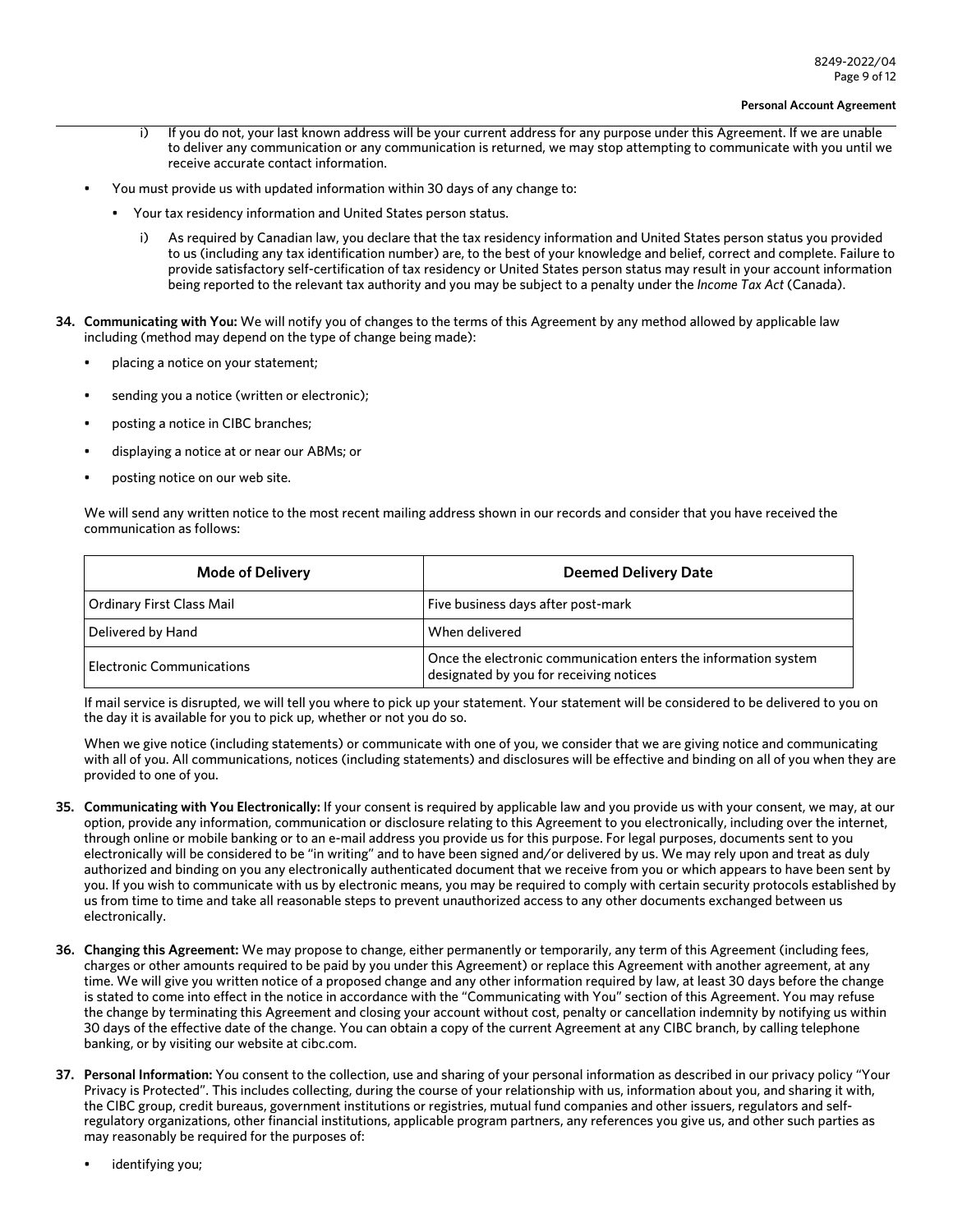- qualifying you (or someone you are providing a guarantee for) for products and services;
- verifying information you give us;
- protecting you and CIBC against error and criminal activity;
- facilitating tax and other reporting;
- complying with legal and regulatory obligations; or
- telling you about other products and services of the CIBC group or promoting any applicable CIBC partner program including marketing any services or products of program partners or other third parties.

We may communicate with you for any of these purposes by phone, fax, text, or other electronic means, and automatic dialingannouncing device, at the numbers you have provided us, or by ATM, Internet, mail, or any other methods. If you wish to withdraw your consent to the seventh point above you may contact us at 1 800 465-CIBC (2422) at any time. You understand that you will not be refused credit or other services just because you withdraw your consent to the seventh point above.

Our privacy policy is available at any branch or [www.cibc.com.](www.cibc.com) This policy may be amended, replaced or supplemented from time to time. The CIBC group includes CIBC and its Canadian affiliates that offer deposits, loans, mutual funds, securities trading, portfolio management, investment counseling, mortgages, credit cards, trust services, insurance, and other products and services.

- **38. Credit Bureau:** We may have obtained a credit report on you in connection with your application from Equifax Canada or Trans Union of Canada Inc. If you wish to review your credit bureau file, contact Equifax Canada, Consumer Relations Department, P.O. Box 190, Station Jean Talon, Montreal, Quebec H1S 2Z2, 1 800 465-7166 and/or Trans Union of Canada Inc., Consumer Relations Centre, P.O. Box 338 LCD1, Hamilton, Ontario L8L 7W2, 1 877 713-3393 (Quebec) or 1 800 663-9980 (all other provinces).
- **39. Severability:** If any part of this Agreement is determined by any court of competent jurisdiction to be illegal, unenforceable or invalid, that part will be severed from this Agreement and the remaining parts of the Agreement will continue in full force and effect.
- **40. Entire Agreement:** The terms of this Agreement, the CIBC Convenience Banking Service Agreement, the CIBC Electronic Access Agreement, the Signature Card, and the Disclosure Documentation we provide to you, and any amendments to these documents, form the entire agreement between you and CIBC regarding your account (except where this Agreement states otherwise). There are no representations, warranties, terms, conditions, undertakings or collateral agreements, express, implied or statutory, between the parties other than as expressly set out in this Agreement, the CIBC Convenience Banking Service Agreement, the CIBC Electronic Access Agreement, the Signature Card, and the Disclosure Documentation, and any amendments to these documents.

This Agreement replaces any prior agreements which governed your account.

- **41. Conflict:** If there is a conflict or inconsistency between the terms of this Agreement and the terms of any other agreement or document we have with your related to this Agreement, the provisions of this Agreement will prevail. However, it will not be considered a conflict or an inconsistency if the other agreement or document contains additional terms, conditions or provisions (including any rights, remedies, covenants, representations or warranties) that are not included in this Agreement. Any such terms, conditions or provisions will remain in effect.
- **42. Signature:** You agree to adopt your CIBC bank card number and activated personal identification number ("PIN") or online banking password as your signature for the purpose of opening your account and to satisfy Canadian laws and regulations. We may also request that you provide a hand-written or electronic signature.
- **43. Binding Effect:** This Agreement is binding on us and our successors and assigns. It is also binding on you, your heirs and your personal and legal representatives, including your executors, administrators and successors and any person to whom it is assigned with our consent.
- **44. Waiver of Terms:** Only an authorized CIBC officer can waive a term of this Agreement, and the waiver must be in writing. If we fail to exercise, or if we delay exercising, any of our rights under this Agreement, this will not be a waiver of our rights and will not prevent us from exercising these rights again in the future. If we waive a breach of any term of this Agreement, it does not mean we are waiving the term itself.
- **45. Governing Law:** This Agreement is governed by and interpreted in accordance with the laws of the province or territory where the branch of account is located and the laws of Canada. You agree to submit to and be bound by those laws and the courts of that province/territory in the event of any dispute relating to this Agreement. Any judgment we obtain will not affect your obligations under this Agreement.
- **46. Extension of Limitations Period:** Where permitted by provincial or territorial law, the limitation period for this Agreement is extended to six years.
- **47. Ending this Agreement:** We may end this Agreement at any time and for any reason by telling you in writing. If you wish to end this Agreement, the Agreement will only end when all of the following have occurred: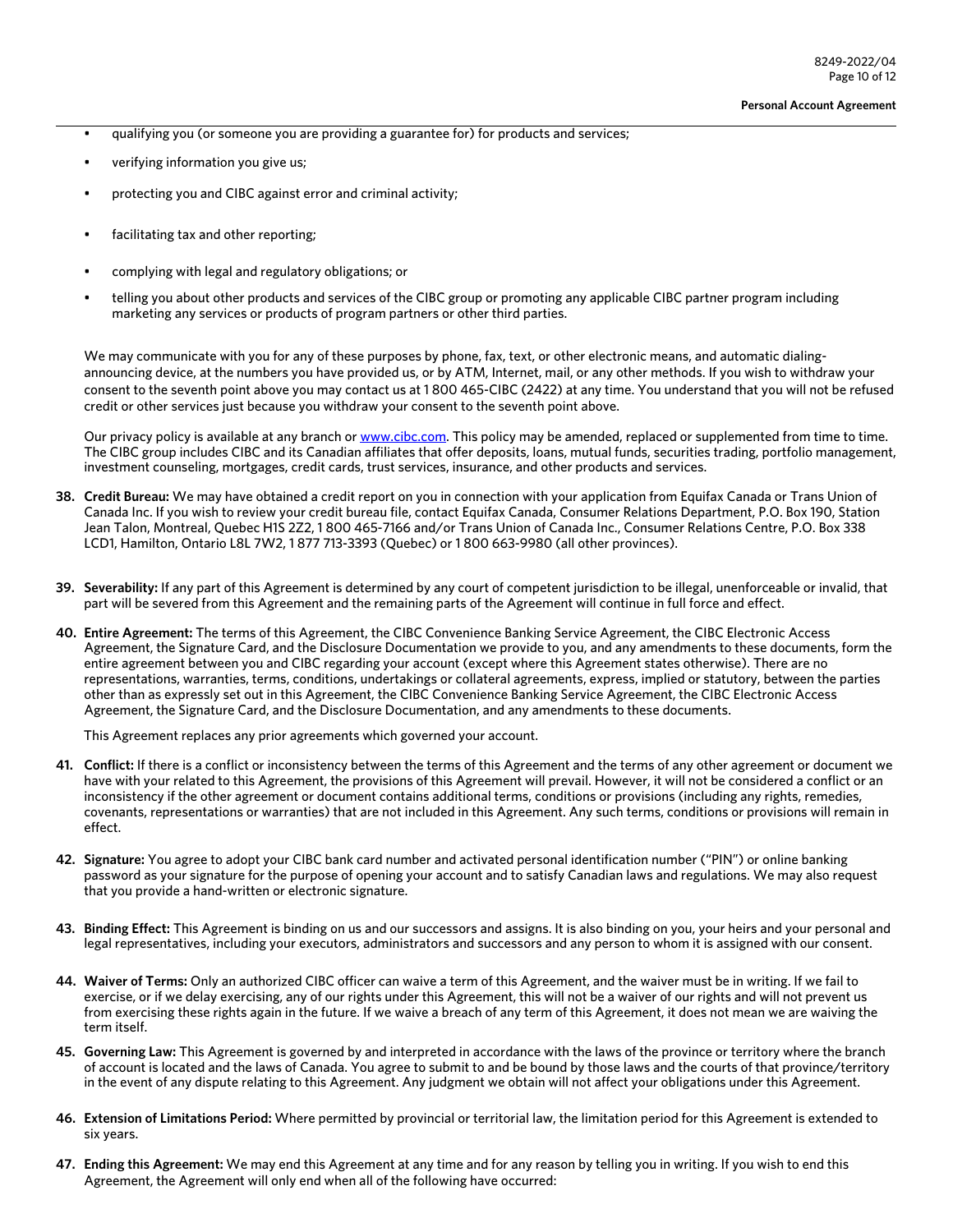- you pay us any amounts owing under this Agreement;
- neither we nor you have any obligations to the other under this Agreement; and
- we confirm to you that this Agreement is terminated.
- **48. Survival:** Any provision of this Agreement relating to your responsibilities and liabilities or our rights and liabilities will survive the termination of this Agreement.
- **49. Assignment:** You may not transfer or assign this Agreement to any other person without our prior written consent. We may, without notice to you and without your consent, sell, transfer, pledge or assign this Agreement or any part of our rights and obligations and/or the indebtedness under this Agreement to an affiliate or a subsidiary of CIBC or to any third party. We may disclose your personal information to such affiliate or subsidiary of CIBC or third party, and to their agents and assignees.

Upon such a sale, transfer or assignment, the purchaser, transferee or assignee will be entitled to enforce all of our rights under this Agreement and/or the indebtedness and to re-sell, re-assign, pledge or re-transfer this Agreement and/or the indebtedness.

We will also be entitled at any time to repurchase this Agreement and/or the indebtedness, whether or not you are in default.

- **50. Interpretation:** This Agreement should be read with all changes of number and gender that the context requires. When used in this Agreement, the term "including" means "including, but not limited to." Headings and sections are for convenience only and do not affect the interpretation of the rest of the Agreement.
- **51. Language (For Quebec Only):** You have expressly requested that this Agreement and any related documents, including notices, be drawn up in English.

*Vous avez expressément exigé que cette Entente et tout document, y compris tout avis, qui s'y rattache, soient rédigés en anglais.* 

## **Part III - Definitions**

In this Agreement, these terms mean:

- ABM means an automated banking machine.
- **account** means any personal deposit account you have with us at this time and at any time in the future.
- **account withdrawa**l means a debit to an account by any means we permit from time to time, including withdrawals in-branch or by ABM; transfers between accounts (e.g. in-branch, through telephone banking or online banking or by ABM); preauthorized debits/ payments and cheques; debit payments; bill payments from an account (e.g. in-branch, through telephone banking or online banking or by ABM); and fees.
- **Agreement** means this Personal Account Agreement, as may be amended, replaced, supplemented, or renewed from time to time, the Disclosure Documentation and other agreements, notices or documents forming part of, or that relate to the account.
- **branch of account** means the CIBC branch which administers the account.
- **• business day** means a day from Monday to Friday, on which CIBC branches are open for business in your province of residence.
- **cheque** means, among other things, a cheque or other bill of exchange, promissory note, draft, money order, order for payment, bill payment remittance, bankers' acceptance, coupon, electronic debit or credit, or other payment instrument, whether negotiable or non-negotiable.
- **CIBC, we, our** and **us** means Canadian Imperial Bank of Commerce and its subsidiaries and affiliates.
- **CIBC bank card** means the card we may issue you to enable you to perform transactions at ABMs and branches, directly debit (withdraw funds) for retail purchases from the account, and otherwise deal with the account.
- **Disclosure Documentation** means the disclosure documentation we provide to you, including:
	- the account fees disclosure documentation;
	- the interest disclosure documentation, if the account pays you interest;
	- the Signature Card; and
	- any amended disclosure documentation for your account from time to time.
- **EFT payment** means an electronic transfer of funds to the account including a pension, dividend or investment payment.
- **estate representative** means the person who has demonstrated your death and that such person is the legal personal representative of your estate, with evidence satisfactory to us (which may include letters probate or other court documentation).
- **good standing** means you comply with this Agreement and/or any other agreement applicable to your account.
- **in trust for youth account** means an account that is opened and held by a parent or guardian in trust for a youth.